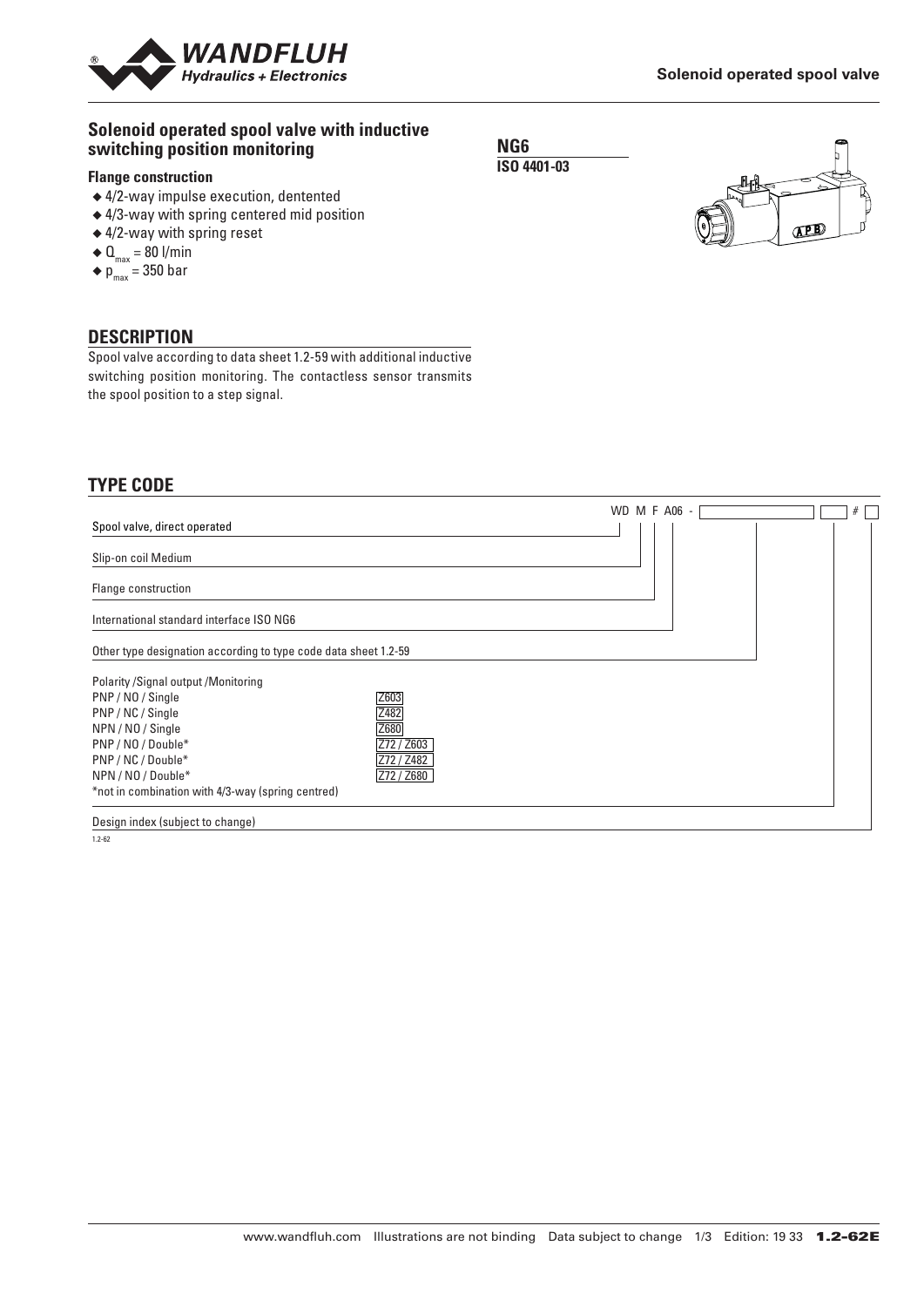

| Weight |
|--------|
|--------|

0,5 kg single flange 1,0 kg double flange

### **Sensor Specifications:**

| Nominal voltage<br>Operating voltage<br>Signal current<br>Switching frequency<br><b>Protection class</b> |                                            | 24 VDC<br>$1030$ VDC<br>max. 200 mA<br>2000 Hz<br>IP 68<br>According to the connection type,<br>the protection class of the valve can be<br>lower, see data sheet 1.2-59 |  |  |
|----------------------------------------------------------------------------------------------------------|--------------------------------------------|--------------------------------------------------------------------------------------------------------------------------------------------------------------------------|--|--|
| <b>Dimensions</b>                                                                                        |                                            | $M12 \times 1$                                                                                                                                                           |  |  |
| Ambient temperature                                                                                      |                                            | $-2550$ °C                                                                                                                                                               |  |  |
| Fastening torque                                                                                         |                                            | 15 Nm                                                                                                                                                                    |  |  |
| Peak pressure                                                                                            |                                            | 500 bar                                                                                                                                                                  |  |  |
| Note!                                                                                                    | Other specifications see data sheet 1.2-59 |                                                                                                                                                                          |  |  |

### **ACCESSORIES**

| Mating connector (plug female) |                      |
|--------------------------------|----------------------|
| straight, screw terminal       | Article no. 219.2978 |
| 90°, screw terminal            | Article no. 219.3003 |

### **SURFACE TREATMENT**

◆ The valve body is painted with a two component paint

◆ All the other parts are zinc-nickel coated



# **ELECTRICAL CONNECTION**

| Type:<br>Designation:<br>Article no.: | PNP, NO (Normally open)<br>Z603<br>205.5024                                                                                                                      |
|---------------------------------------|------------------------------------------------------------------------------------------------------------------------------------------------------------------|
| Device receptacle<br>Mating connector | M12, 4 pole male<br>M12, 4 pole female<br>$1 =$ Supply voltage +<br>$2 =$ Reserved for extentions<br>$3 =$ Supply voltage 0 VDC<br>$4 =$ Signal<br>Plus switched |

Mating connector not included in delivery

| Type:                                     | NPN, NO (Normally open)       |  |  |
|-------------------------------------------|-------------------------------|--|--|
| Designation:                              | Z680                          |  |  |
| Article no.:                              | 205.5026                      |  |  |
| Device receptacle                         | M12, 4 pole male              |  |  |
| Mating connector                          | M12, 4 pole female            |  |  |
|                                           | $1 =$ Supply voltage +        |  |  |
|                                           | $2 =$ Reserved for extentions |  |  |
|                                           | $3 =$ Supply voltage 0 VDC    |  |  |
|                                           | $4 =$ Signal                  |  |  |
|                                           | Minus switched                |  |  |
| Mating connector not included in delivery |                               |  |  |

| Type:                                     | <b>PNP, NC (Normally closed)</b> |  |  |
|-------------------------------------------|----------------------------------|--|--|
| Designation:                              | Z482                             |  |  |
| Article no.:                              | 205.5023                         |  |  |
| Device receptacle                         | M <sub>12</sub> , 4 pole male    |  |  |
| Mating connector                          | M12, 4 pole female               |  |  |
|                                           | $1 =$ Supply voltage +           |  |  |
|                                           | $2 =$ Signal                     |  |  |
|                                           | $3 =$ Supply voltage 0 VDC       |  |  |
|                                           | $4 =$ Reserved for extentions    |  |  |
| 3                                         | Plus switched                    |  |  |
| Mating connector not included in delivery |                                  |  |  |

| <b>Signal characteristics</b> |       |                      |                |                 |                |
|-------------------------------|-------|----------------------|----------------|-----------------|----------------|
| Signal of the<br>actuator     |       | Signal of the sensor |                |                 |                |
|                               |       | N0                   |                | <b>NC</b>       |                |
|                               |       | Normally open        |                | Normally closed |                |
| Α                             | B     | S1                   | S <sub>2</sub> | S <sub>1</sub>  | S <sub>2</sub> |
| $0^*$                         | $0^*$ | $0*$                 | $0^*$          | $1*$            | $1*$           |
| $\bf{0}$                      |       | $\Omega$             |                |                 | 0              |
|                               | 0     |                      | 0              | 0               |                |
| *Middle position 4/3-way      |       |                      |                |                 |                |